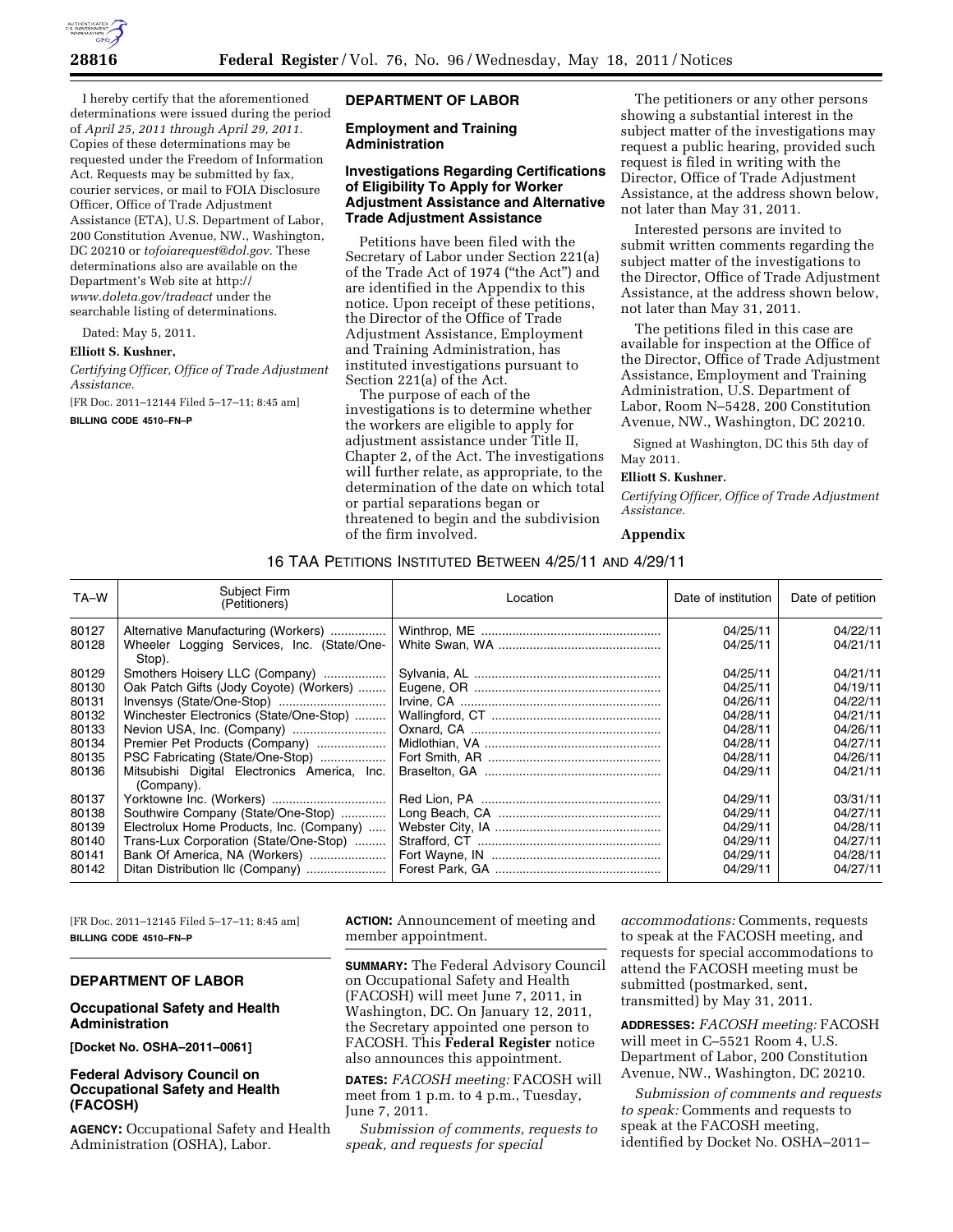0061, may be submitted by one of the following methods:

*Electronically:* You may submit materials, including attachments, electronically at *[http://](http://www.regulations.gov) [www.regulations.gov,](http://www.regulations.gov)* the Federal eRulemaking Portal. Follow the online instructions for making submissions.

*Facsimile:* If your submission, including attachments, does not exceed 10 pages, you may fax it to the OSHA Docket Office at (202) 693–1648.

*Mail, express delivery, hand delivery, messenger or courier service:* You must submit a copy of your submission to the OSHA Docket Office, Room N–2625, U.S. Department of Labor, 200 Constitution Avenue, NW., Washington, DC 20210; telephone (202) 693–2350 (TTY (877) 889–5627). Deliveries (hand, express mail, messenger and courier service) are accepted during the Department of Labor's and OSHA Docket Office's normal business hours, 8:15 a.m.–4:45 p.m., e.t.

*Requests for special accommodations for FACOSH meeting:* Submit requests for special accommodations by telephone, e-mail or hard copy to Ms. Veneta Chatmon, OSHA, Office of Communications, Room N–3647, U.S. Department of Labor, 200 Constitution Avenue, NW., Washington, DC 20210; telephone (202) 693–1999; e-mail *[chatmon.veneta@dol.gov.](mailto:chatmon.veneta@dol.gov)* 

*Instructions:* All submissions must include the Agency name and docket number for this **Federal Register** notice (Docket No. OSHA–2011–0061). Because of security-related procedures, submissions by regular mail may result in a significant delay in their receipt. Please contact the OSHA Docket Office for information about security procedures for making submissions by hand delivery, express delivery, and messenger or courier service. For additional information on submitting comments and requests to speak, see the **SUPPLEMENTARY INFORMATION** section below.

Comments and requests to speak, including any personal information provided, will be posted without change at *[http://www.regulations.gov.](http://www.regulations.gov)*  Therefore, OSHA cautions interested persons about submitting certain personal information such as social security numbers and birthdates.

**FOR FURTHER INFORMATION CONTACT:** *For press inquiries:* Ms. Diana Petterson, Office of Public Affairs, U.S. Department of Labor, 200 Constitution Avenue, NW., Washington, DC 20210; telephone (202)-693–1898; e-mail *[petterson.diana@dol.gov.](mailto:petterson.diana@dol.gov)* 

*For general information:* Mr. Francis Yebesi, OSHA, Office of Federal Agency Programs, U.S. Department of Labor, Room N–3622, 200 Constitution Avenue, NW., Washington, DC 20210; telephone (202) 693–2122; e-mail *[ofap@dol.gov.](mailto:ofap@dol.gov)* 

## **SUPPLEMENTARY INFORMATION:**

## **FACOSH Meeting**

FACOSH will meet Tuesday, June 7, 2011, in Washington, DC. All FACOSH meetings are open to the public.

FACOSH is authorized by 5 U.S.C. 7902, section 19 of the Occupational Safety and Health Act of 1970 (OSH Act) (29 U.S.C. 668), and Executive Order 12196 to advise the Secretary of Labor (Secretary) on all matters relating to the occupational safety and health of Federal employees. This includes providing advice on how to reduce and keep to a minimum the number of injuries and illnesses in the Federal workforce and how to encourage each Federal Executive Branch Department and Agency to establish and maintain effective occupational safety and health programs.

The tentative agenda for the FACOSH meeting includes:

• Emerging Issues Subcommittee update on its analysis of Permissible Exposure Limits applicable to Federal agencies;

• Training Subcommittee update on its review of occupational safety and health training requirements for Federal workers and requirements of the Safety and Health Management and Industrial Hygiene OPM job series;

• Presentation on the Department of Labor national outreach initiative to protect workers from heat-related illnesses and its application to Federal workers; and

• Update on a national outreach initiative to protect workers from the hazard of distracted driving and its application to Federal workers,

FACOSH meetings are transcribed and detailed minutes of the meetings are prepared. Meeting transcripts, minutes and other materials presented at the meeting are included in the FACOSH meeting record, which is posted at *[http://www.regulations.gov.](http://www.regulations.gov)* 

#### **Public Participation**

FACOSH meetings are open to the public. Interested persons may submit a request to make an oral presentation to FACOSH by one of the methods listed in the **ADDRESSES** section. The request must state the amount of time requested to speak, the interest represented (*e.g.,*  organization name), if any, and a brief outline of the presentation. Requests to address FACOSH may be granted as time permits and at the discretion of the FACOSH chair.

Interested persons also may submit comments, including data and other information, using one of the methods listed in the **ADDRESSES** section. OSHA will provide all submissions to FACOSH members prior to the meeting and put them in the public docket for that meeting.

Individuals who need special accommodations and wish to attend the FACOSH meeting must contact Ms. Chatmon by one of the methods listed in the **ADDRESSES** section.

## **Submissions and Access to Public Record**

You may submit comments, requests to speak and requests for special accommodations (1) electronically, (2) by facsimile, or (3) by hard copy. All submissions, including attachments and other materials, must identify the Agency name and the OSHA docket number for this notice (Docket No. OSHA–2011–0061). You may supplement electronic submissions by uploading documents electronically. If, instead, you wish to submit hard copies of supplementary documents, you must submit a copy to the OSHA Docket Office using the instructions in the **ADDRESSES** section. The additional materials must clearly identify your electronic submission by name, date and docket number.

Because of security-related procedures, the use of regular mail may cause a significant delay in the receipt of submissions. For information about security procedures concerning the delivery of submissions by hand, express delivery, messenger or courier service, please contact the OSHA Docket Office at (202) 693–2350 (TTY (877) 889–5627).

Written comments and requests to speak are posted without change at *[http://www.regulations.gov.](http://www.regulations.gov)* Therefore, OSHA cautions interested parties about submitting certain personal information such as Social Security numbers and birthdates.

Meeting transcripts, minutes, written comments and requests to speak are included in the public record of the FACOSH meeting. To read or download documents in the public record, go to Docket No. OSHA–2011–0061 at *[http://](http://www.regulations.gov) [www.regulations.gov](http://www.regulations.gov)* or to the OSHA Docket Office. Although all documents in the public listed in the *[http://](http://www.regulations.gov)  [www.regulations.gov](http://www.regulations.gov)* index, some documents (*e.g.,* copyrighted material) are not publicly available to read or download through that Webpage. All documents in the public record, including copyrighted material, are available for inspection and copying at the OSHA Docket Office.